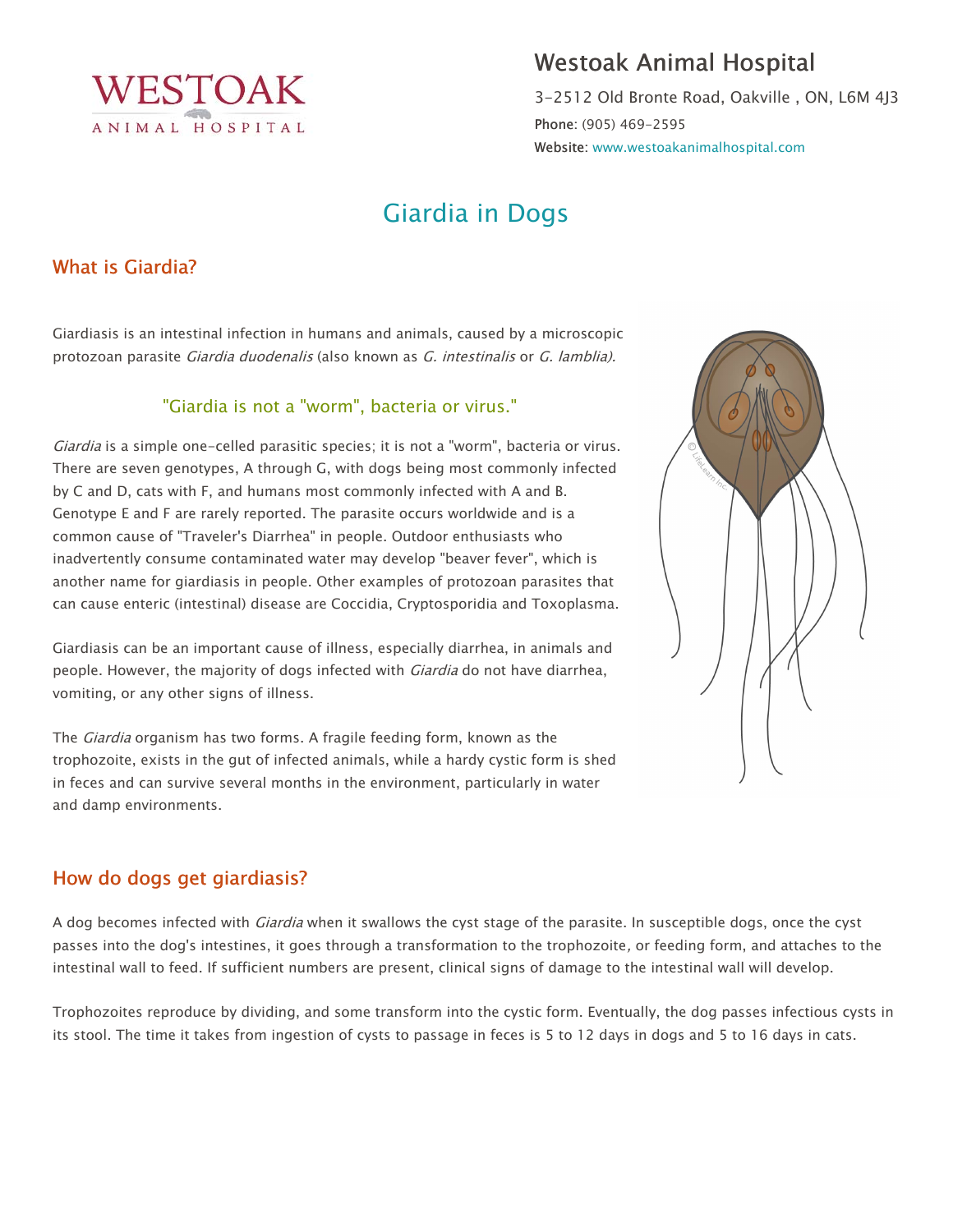"Giardiasis can be transmitted by eating or sniffing the cysts from contaminated ground, or by drinking contaminated water."

These cysts are immediately able to infect another animal. Giardiasis can be transmitted by eating or sniffing the cysts from contaminated ground, or by drinking contaminated water.



When *Giardia* cysts are found in the stool of a healthy adult dog without diarrhea, they are generally considered a transient, insignificant finding. However, in puppies and debilitated adult dogs, they may cause severe, watery diarrhea that may be fatal if left untreated.

The likelihood of developing disease increases when large numbers of cysts are present in the environment from fecal contamination. Giardiasis is a common occurrence in environments that are densely populated, such as kennels, pet stores, or animal shelters.

## What are the clinical signs of giardiasis?

These microscopic parasites attach themselves to the intestinal wall and the damage causes an acute, sudden-onset of foul- smelling diarrhea. Giardia infection in dogs may lead to weight loss, chronic intermittent diarrhea, and fatty stool. The stool may range from soft to watery, often has a greenish tinge to it, and occasionally contains blood. Infected dogs tend to have excess mucus in the feces. Vomiting may occur in some cases. The signs may persist for several weeks and gradual weight loss may become apparent.

## "The disease is not usually life threatening unless the dog's immune system is immature or immunocompromised."

The diarrhea may be intermittent. Most dogs do not have a fever but may be less active. The disease is not usually lifethreatening unless the dog's immune system is immature or immunocompromised. Many dogs will be asymptomatic carriers, never developing any signs of illness. Younger animals are more likely to exhibit clinical signs.

#### How is giardiasis diagnosed?

"If your veterinarian suspects giardiasis, a sample of stool may be analyzed for the presence of *Giardia* specific antigens."

A routine fecal flotation test may fail to detect these tiny cysts, which are shed inconsistently in the feces, and which often require a special zinc sulfate flotation solution for detection. Occasionally, the parasites may be seen on a direct smear of the feces. If your veterinarian suspects giardiasis, a sample of stool may be analyzed for the presence of *Giardia* specific antigens (cell proteins). Some *Giardia* tests are available for in-clinic use while other tests require submittal to a reference laboratory. Many cases are presumptively diagnosed on the basis of medical history and clinical signs suggestive of giardiasis.